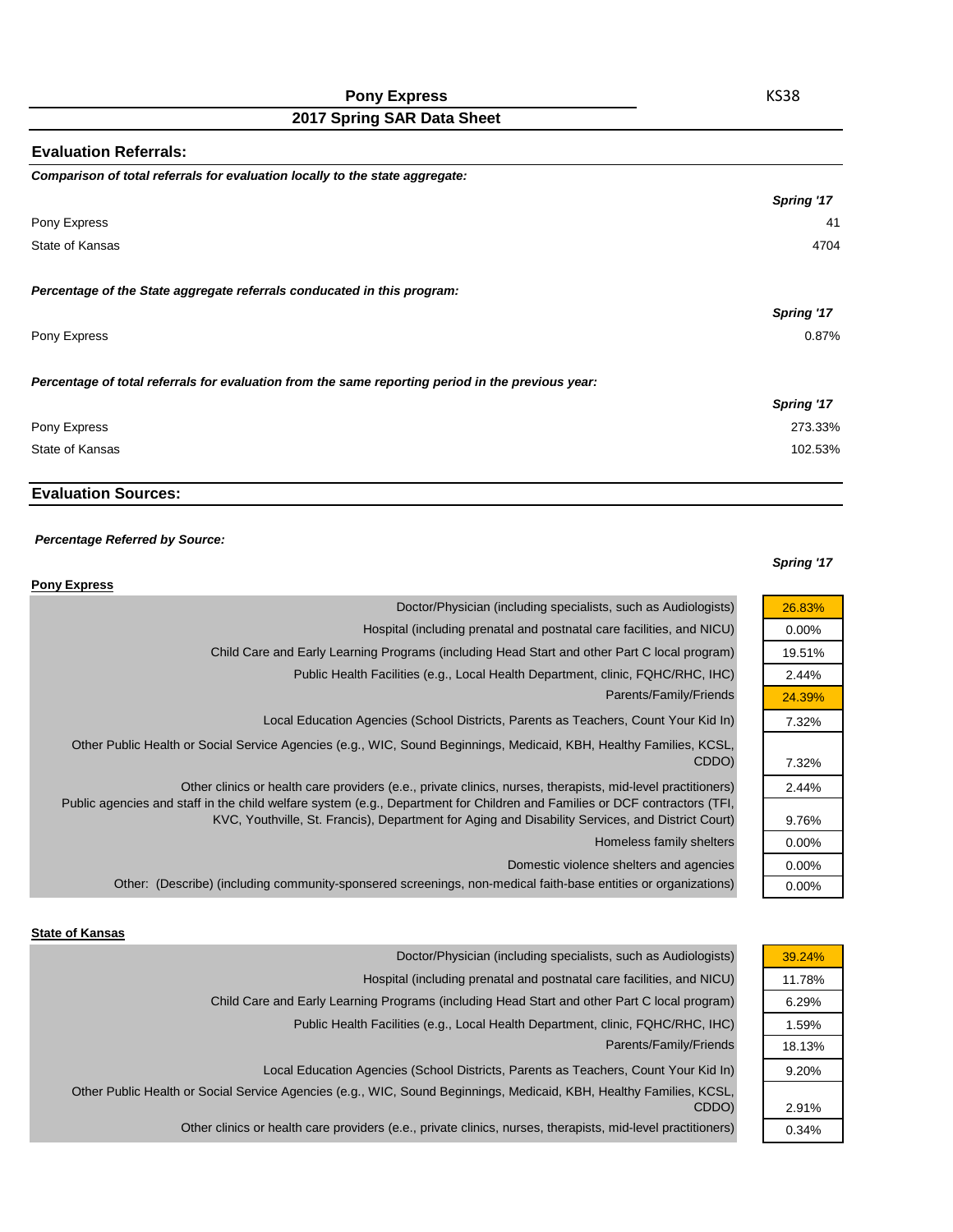| KVC, Youthville, St. Francis), Department for Aging and Disability Services, and District Court)               | 7.99%      |
|----------------------------------------------------------------------------------------------------------------|------------|
| Homeless family shelters                                                                                       | 0.02%      |
| Domestic violence shelters and agencies                                                                        | 0.00%      |
| Other: (Describe) (including community-sponsered screenings, non-medical faith-base entities or organizations) | 2.49%      |
| Total referred but not evaluated:                                                                              |            |
|                                                                                                                | Spring '17 |
| Pony Express                                                                                                   | 9          |
| State of Kansas                                                                                                | 1583       |
| Percentage of referrals that were not evaluated:                                                               |            |
|                                                                                                                | Spring '17 |
| Pony Express                                                                                                   | 21.95%     |
| State of Kansas                                                                                                | 33.65%     |
| Percentage of reasons for not completing evaluations:                                                          |            |
|                                                                                                                | Spring '17 |
| Pony Express                                                                                                   |            |
| <b>Family Declined</b>                                                                                         | 11.11%     |
| Moved                                                                                                          | 0.00%      |
| <b>Could Not</b>                                                                                               |            |
| Locate Family                                                                                                  | 11.11%     |
| In Process                                                                                                     | 77.78%     |
| Other                                                                                                          | 0.00%      |
|                                                                                                                |            |
|                                                                                                                |            |

**State of Kansas** 

| <b>Family Declined</b>     |
|----------------------------|
| Moved                      |
| Could Not<br>Locate Family |
| In Process                 |
| Other                      |
|                            |



**Timelines:**

## *Percentage of referrals not meeting seven-day timeline:*

|                                                               | Spring '17 |
|---------------------------------------------------------------|------------|
| Pony Express                                                  | $0.00\%$   |
| State of Kansas                                               | $0.00\%$   |
| Percentage of IFSPs not developed within the 45-day timeline: |            |
|                                                               | Spring '17 |
| Pony Express                                                  | 10.00%     |
| State of Kansas                                               | 19.17%     |
|                                                               |            |

## **Local Program Proportionate Size Comparison:**

| <b>Six-Month Cumulative Count</b> |            |
|-----------------------------------|------------|
|                                   | Spring '17 |
| Pony Express                      | 76         |
| State of Kansas                   | 7314       |